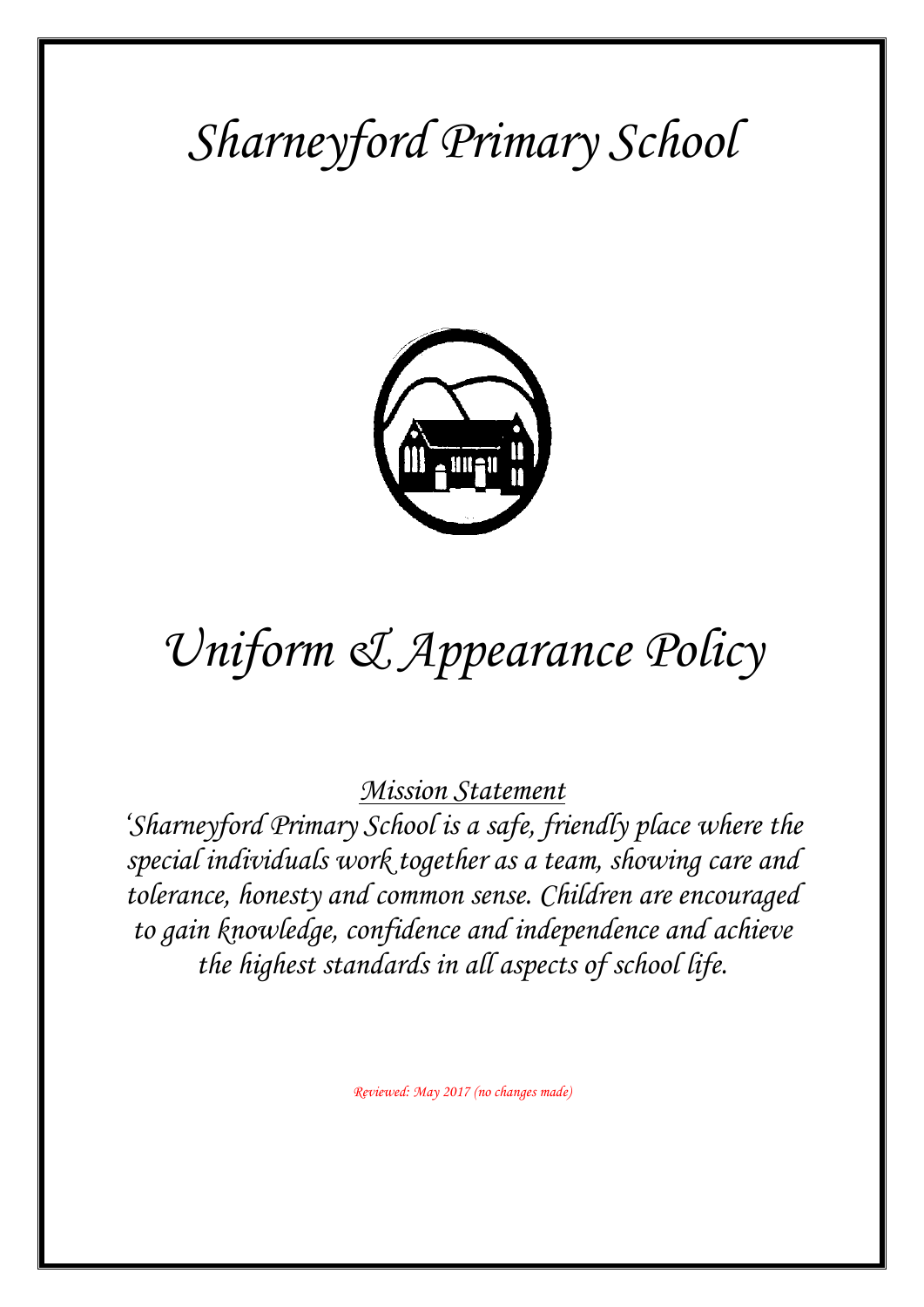## *Our Policy*

At Sharneyford Primary School we have a duty to safeguard and promote the welfare of our pupils.

Our school uniform is important to us. It is one way in which we identify ourselves as a school family, and it promotes a strong, cohesive school identity which supports high standards and expectations in all areas of school life. It also enhances security, assisting the school to identify individual pupils in order to maintain good order and spot visitors/intruders more easily.

We believe that smartness and high standards of appearance demonstrate pride and respect towards our school, and therefore we expect this at all times.

At Sharneyford we believe that a school uniform is important because it:

- $\triangleleft$  Contributes to a sense of belonging
- Gives a common purpose
- Fosters a feeling of pride
- Reduces 'fashion competition' between children
- Wears well
- Looks smart

All children should wear the uniform and we encourage them to maintain an acceptable standard of clean and tidy dress in school.

Our uniform is readily available and inexpensive.

### *Our School Uniform*

- Navy blue jumper or
- Navy blue cardigan
- White or pale blue T shirt or
- White or pale blue shirt
- Black / grey / navy blue trousers or
- Red tartan skirt/pinafore (available from Ann's Childrenswear)
- Black / grey / navy blue shorts or (Spring/Summer)
- Light blue gingham summer dress (Spring/Summer)
- Any hair bands, ribbons or bobbles should be in school colours and a sensible size.
- Black shoes (**no** slip-on's, heels, trainers or open-toe sandals **please**)
- Plain black, grey or white socks/tights

*We would ask parents to please ensure that all uniform is clearly, permanently labelled, as items are easily mislaid.*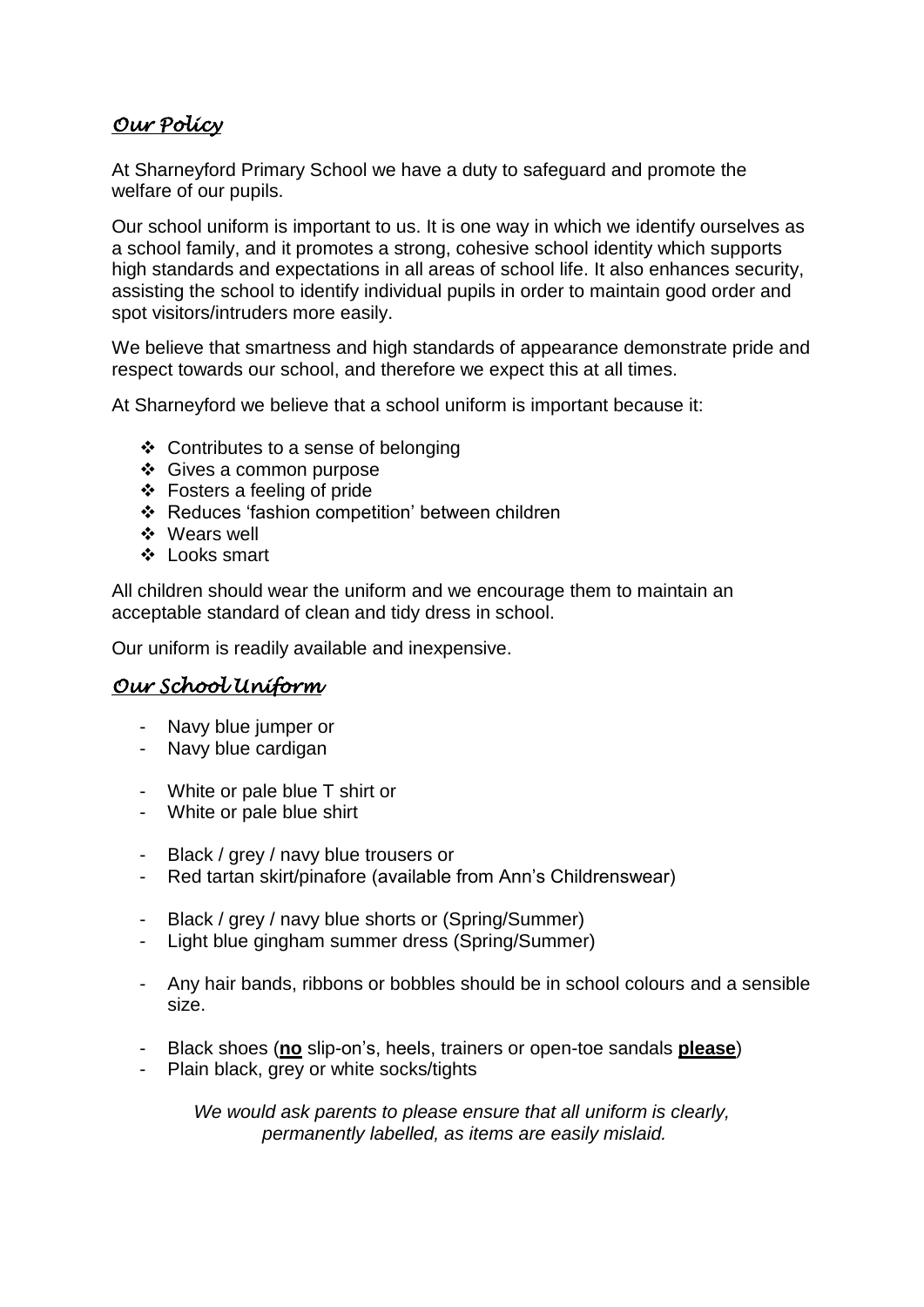#### **Stockists**

- Great value uniform items can be bought from the major supermarket chains.
- **Ann's Childrenswear in Bacup** sells items of uniform with our school emblem embroidered or printed on (these include a fleece, sweatshirt or cardigan, polo shirts and T-shirts).

#### **Outdoor clothing**

- Children should bring a coat to school each day, apart from during the hotter weather (the weather here can rapidly change and children need to stay warm and dry for outdoors learning).
- Smart coats/fleeces are also available from **Ann's Childrenswear,**  embroidered with the school logo.

#### **PE/Games kit**

- For health & safety reasons it is essential that children are dressed suitably for any physical activity.
- Pumps (indoors) or trainers (outdoors) for footwear (or bare feet for gymnastics is allowed.
- Plain navy blue or black shorts
- Plain white T shirt
- Named PE bag (to be taken home each week for washing)

#### **Fashion items/jewellery/other**

We believe that fashion items are best kept for home, for reasons such as health, safety and inclusion.

- No make-up, nail polish or hair gel.
- Analogue (not digital) watches can be worn by those learning to tell the time.
- Jewellery is not allowed to be worn in school.
- For safety reasons, we ask that children who have had their ears pierced do not wear earrings to school.
- If a child needs to wear a piece of jewellery for medical or religious reasons we ask that it is covered up for physical activities.
- Long hair should be tied back with school coloured, simple accessories.
- Sunhats are encouraged during sunny weather to protect your child.